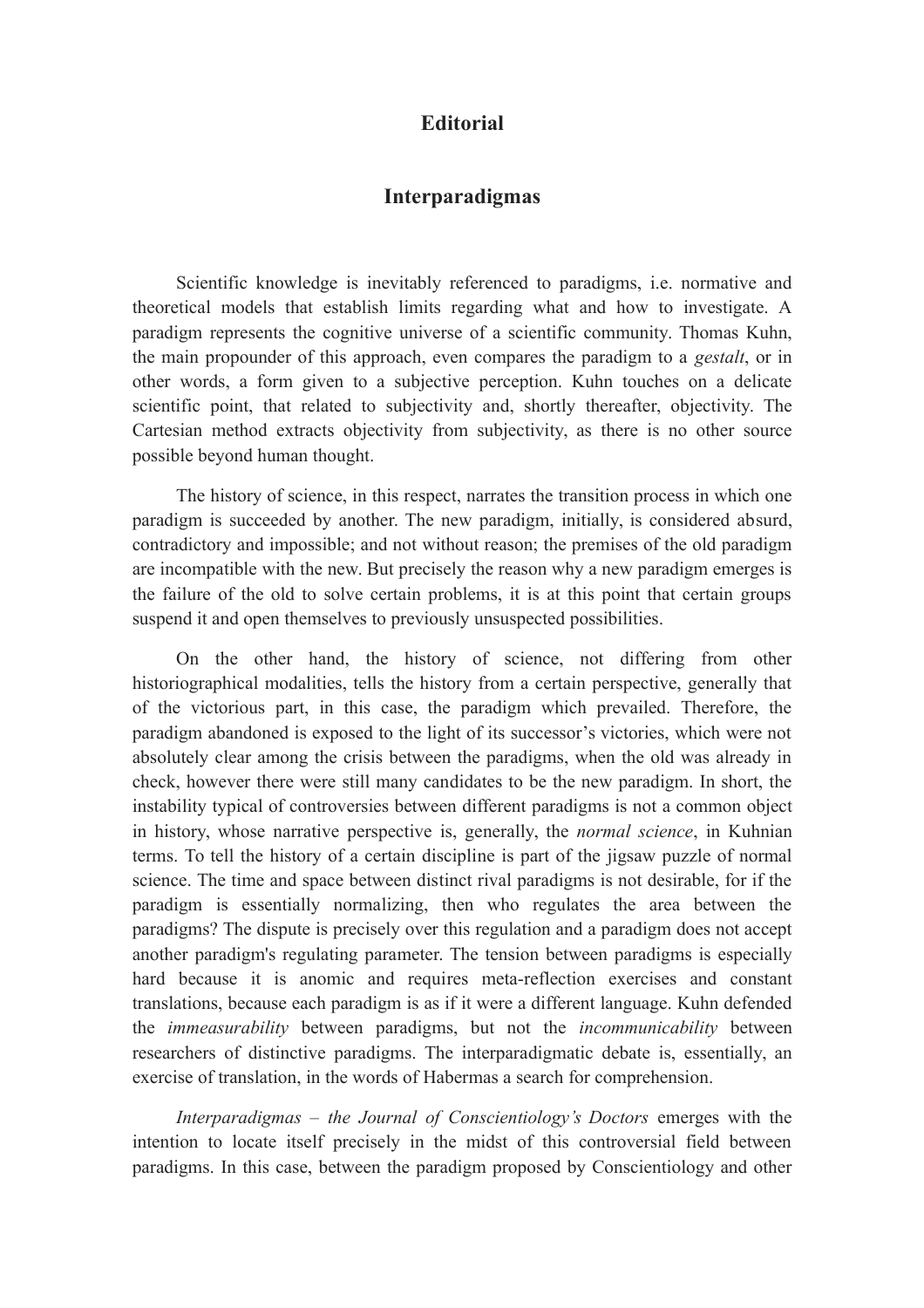paradigms raised from the premise that every reality is material and, therefore, that every object and every method must refer to matter.

Conscientiology arises from the Disbelief Principle, the theme of this first issue:

## *DON'T BELIEVE IN ANYTHING. NOT EVEN IN WHAT IS PUBLISHED IN INTERPARADIGMAS. EXPERIMENT. HAVE YOUR OWN PERSONAL EXPERIENCES.*

The Disbelief Principle presents an advantage in relation to the conventional questionings of science: the final sieve of knowledge is the individual's discernment, which is formed through the accumulation of experiences. These experiences happen in multiple life situations, provided they are systematically and methodically addressed. Conscientiology involves an object and method beyond material references; human experiences, in their diversity and complexity, especially when including the parapsychic, can be objectively investigated and submitted to a consensus within the scientific community. Solely materialistic conventional science does not have an adequate epistemology to investigate experiences formulated in the first person. Contrarily, conventional epistemology historically presupposes, referring to scientificity, the denial of subjectivity.

This first issue of *Interparadigmas* focusses on the Disbelief Principle, aiming to explain its central role in a paradigmatic change implied by a science of consciousness, such as Conscientiology. Each paper aims to clarify the issue in a certain interparadigmatic field, according to the area of expertise of each specialist-author.

In the article *Between a conventional science and the neoscience of Conscientiology*, professor Ney Vernon Vugman, physicist from UFRJ, offers an ample historical panorama of science, indicating, since ancient times, precursor elements of Conscientiology. Also, he discusses the Popperian issue of falseability, delimitating criterion of science and pseudoscience. The main issue concentrates on the interparadigmatic controversy among scientificity.

In *Methodical doubt to the Disbelief Principle: towards a science of selfconsciousness*, I seek to problematize the basic Cartesian idea, which is today part of social common sense, that science questions all and can investigate all. The Cartesian method, in which the skeptical procedure of doubt is a prominent metaphysical construction, is more a logical and conceptual structure than it is properly empirical. Thus, I explore the possibility of changing a rationalist concept of questioning, into one of methodical doubt, through the conscientiological construct of the Disbelief Principle. I suggest that such a modification could represent a new (para)epistemological condition that could scientifically investigate self-consciousness, including extrassensorial perceptions or parapsychism. The core involves the interparadigmatic transition in the concept of scientific questioning.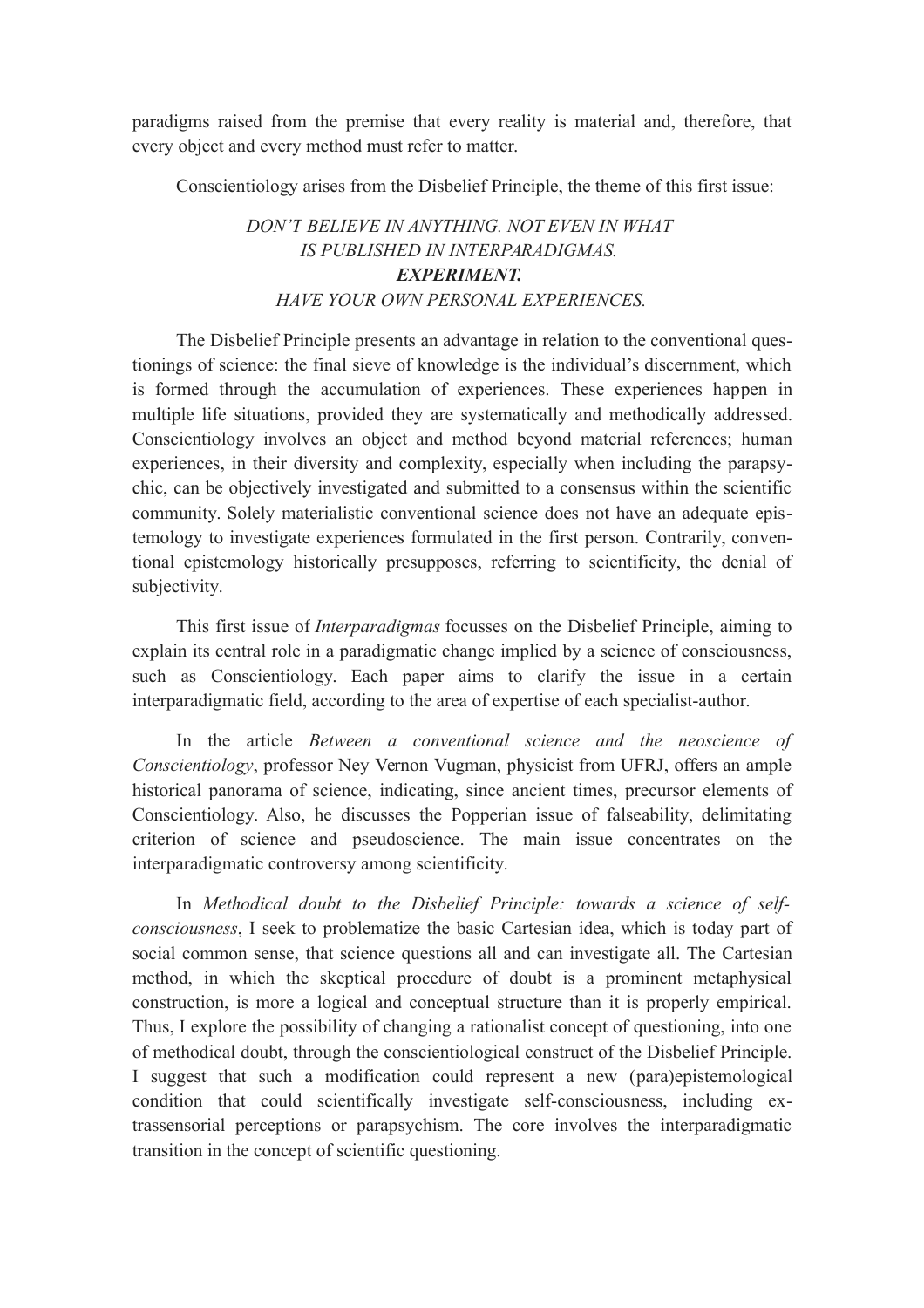In *Disbelief factor in the attribute of coherence*, professor Rosa Nader, a mathematician from UFF, elaborates counterpoints focusing on the concept of mathematical and conscientiological coherence. The article clarifies the interparadigmatic *gap* when demonstrating that consciential coherence allows and even requires ambiguities, contrary to the logical-mathematical coherence, restricted to solely formal, ideal constructions. The central point of this paper is the interparadigmatic issue concerning the concept of logical coherence, so vital to the entire history of science.

In the article *Disbelief Principle and contemporary challenges*, professor Márcio Alves, agronomist from UFPE, directs a critical argument, with social-political emphasis, on the mechanism involved in various beliefs, as well as the adverse consequences of the beliefs to human development. In opposition, he presents possibilities, scientific as well as social and political, open to the application of the Disbelief Principle. At its core this work approaches the interparadigmatic issues involving the concept and process of *belief*.

In *Impostor Syndrome and academic life*, professor Adriana Kauati, biomedical engineer at UNIOESTE, offers a simultaneously theoretical and practical collaboration on the central omission of the conventional scientific paradigm: the disregard of the person of the researcher in scientific investigation. The Impostor Syndrome, with an ample bibliography from the field of Psychopathology and Psychotherapy, affects professionals from the academic world with sensations of fragility, insecurity and low self-esteem, which is irrational when considering the real preparation over many years to which the researcher has submitted themselves. The author indicates the beliefs feeding this pathology and, assertively indicates an incoherence between the, least expected, posture of disbelief of the researcher and the beliefs of the particular person. This paper also indicates therapeutic techniques for this issue. The central point of this article is the interparadigmatic issue of the limits in a *researcher's* role in the production of scientific knowledge.

In the essay *Conscientiological evolutive dynamic*, professor Tania Guimarães, a chemist from UFF, develops a rich panorama, with several enumerations and counterpoints, clarifying the difference between the conventional and the conscientiological paradigms. She emphasizes the inevitably present element of the researcher's evolution, a element historically neglected in conventional science, yet one assumed in Conscientiology. Foundations of the consciential paradigm are presented as well as casuistry of the author's recyclings which seal the arguments elaborated. The essay concentrates on the interparadigmatic issue of *self-evolution* implied in the production of scientific knowledge.

In *Law, transdisciplinarity and hypercomplexity*, professor Paulo Roney Ávila Fagúndez, a lawyer from USFC, and Adriana Rocha, of CIAJUC, develop a critical broad spectrum argument, indicating the institutional, ethical and political incoherence of the contemporary juridical system. The paradigmatic exhaustion of Law entails new approaches, themes such as intuition, Taoism, until arriving at Conscientiology. The article